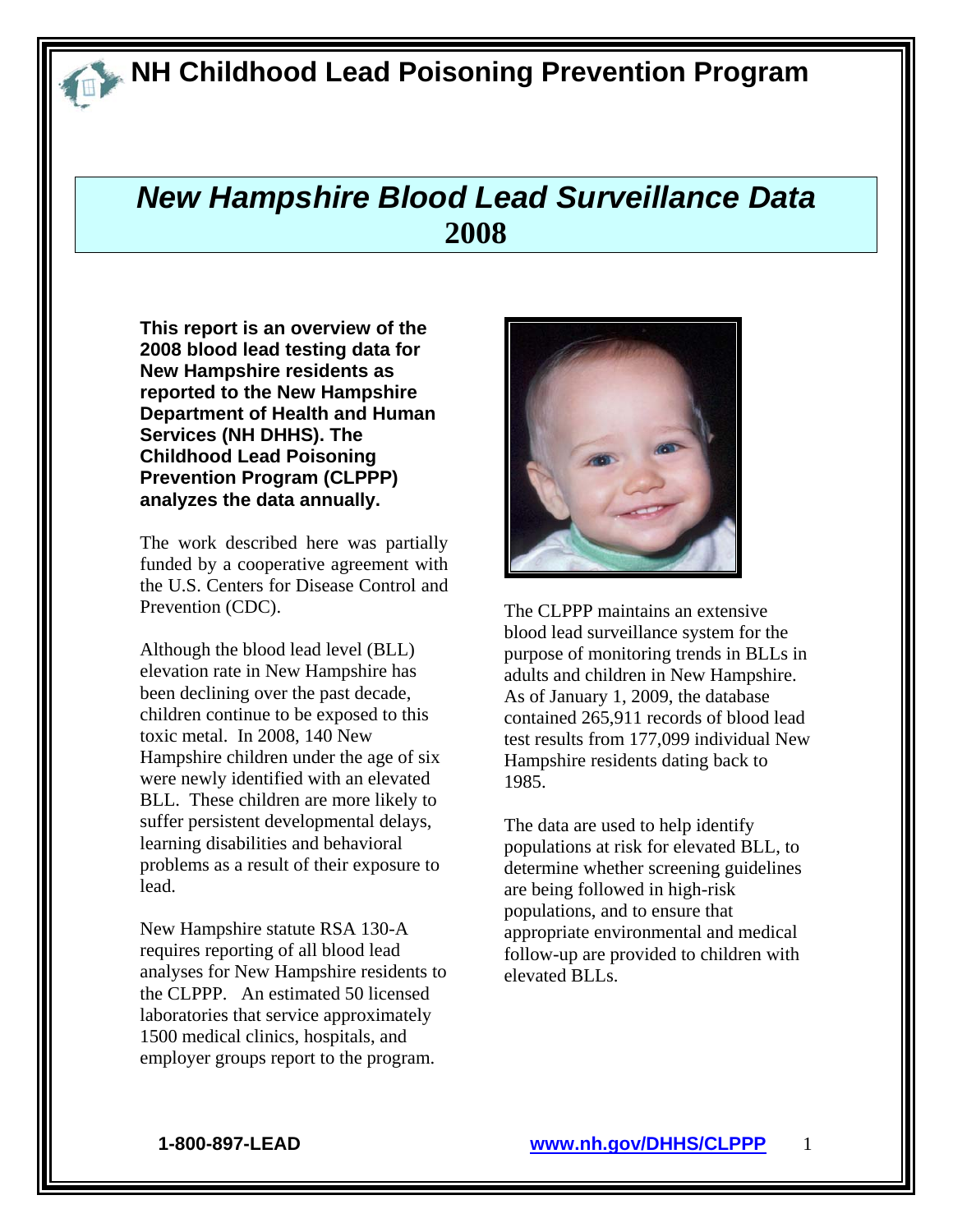|                   |          |                | Lead Levels (>=10 ug/dL) by Year, NH |                 |                |                         |
|-------------------|----------|----------------|--------------------------------------|-----------------|----------------|-------------------------|
|                   |          |                | Lead Level (ug/dL)                   |                 |                | <b>Confirmed</b>        |
|                   | Age      |                |                                      |                 |                | <b>Elevations/Total</b> |
|                   | Range    |                |                                      |                 |                | <b>Children</b>         |
| Year              | (months) | $10 - 14$      | $15 - 19$                            | $20+$           | <b>Total</b>   | Screened (%)            |
|                   | $0 - 11$ | 11             | $\overline{2}$                       | 3               | 16             | 0.8%                    |
|                   | 12-23    | 87             | 34                                   | 18              | 139            | 2.1%                    |
| 2003              | 24-35    | 49             | 13                                   | 13              | 75             | 2.5%                    |
|                   | 36-71    | 33             | 4                                    | 8               | 45             | 2.1%                    |
|                   | Total    | 180            | $\overline{53}$                      | $\overline{42}$ | 275            | 2.0%                    |
|                   | $0 - 11$ | 15             | $\overline{2}$                       | 8               | 25             | 1.2%                    |
|                   | 12-23    | 89             | 25                                   | 24              | 138            | 2.0%                    |
| 2004              | 24-35    | 35             | 13                                   | 16              | 64             | 2.0%                    |
|                   | 36-71    | 40             | 9                                    | $\overline{7}$  | 56             | 2.6%                    |
|                   | Total    | 179            | 49                                   | $\overline{55}$ | 283            | 1.9%                    |
|                   | $0 - 11$ | 8              | $\overline{4}$                       | $\overline{3}$  | 15             | 0.8%                    |
|                   | 12-23    | 77             | 26                                   | 10              | 113            | 1.6%                    |
| 2005              | 24-35    | 36             | 13                                   | 8               | 57             | 1.7%                    |
|                   | 36-71    | 19             | $\overline{7}$                       | 4               | 30             | 1.6%                    |
|                   | Total    | 140            | 50                                   | 25              | 215            | 1.5%                    |
|                   | $0 - 11$ | $\overline{4}$ | $\mathbf 0$                          | $\mathbf{1}$    | 5              | 0.2%                    |
|                   | 12-23    | 57             | 19                                   | 22              | 98             | 1.2%                    |
| 2006              | 24-35    | 37             | 8                                    | 11              | 56             | 1.7%                    |
|                   | 36-71    | 27             | $\overline{7}$                       | 8               | 42             | 2.6%                    |
|                   | Total    | 125            | $\overline{34}$                      | $\overline{42}$ | 201            | 1.3%                    |
|                   | $0 - 11$ | $\overline{7}$ | 3                                    | $\overline{4}$  | 14             | 0.8%                    |
|                   | 12-23    | 51             | 25                                   | 17              | 93             | 1.2%                    |
| 2007              | 24-35    | 28             | 9                                    | 4               | 41             | 1.1%                    |
|                   | 36-71    | 13             | 6                                    | 3               | 22             | 1.0%                    |
|                   | Total    | 99             | $\overline{43}$                      | 28              | 170            | 1.1%                    |
|                   | $0 - 11$ | 5              | $\mathbf{1}$                         | $\mathbf{1}$    | $\overline{7}$ | 0.4%                    |
|                   | 12-23    | 33             | 23                                   | 5               | 61             | 0.8%                    |
| 2008 <sup>†</sup> | 24-35    | 30             | 10                                   | 6               | 46             | 1.2%                    |
|                   | 36-71    | 20             | 3                                    | 3               | 26             | 1.1%                    |
|                   | Total    | 88             | 37                                   | $\overline{15}$ | 140            | 0.9%                    |

#### **Table 1: Newly Confirmed Elevated Blood Lead Levels (>=10 ug/dL) by Year, NH**

† Definition of confirmed elevations changed slightly

E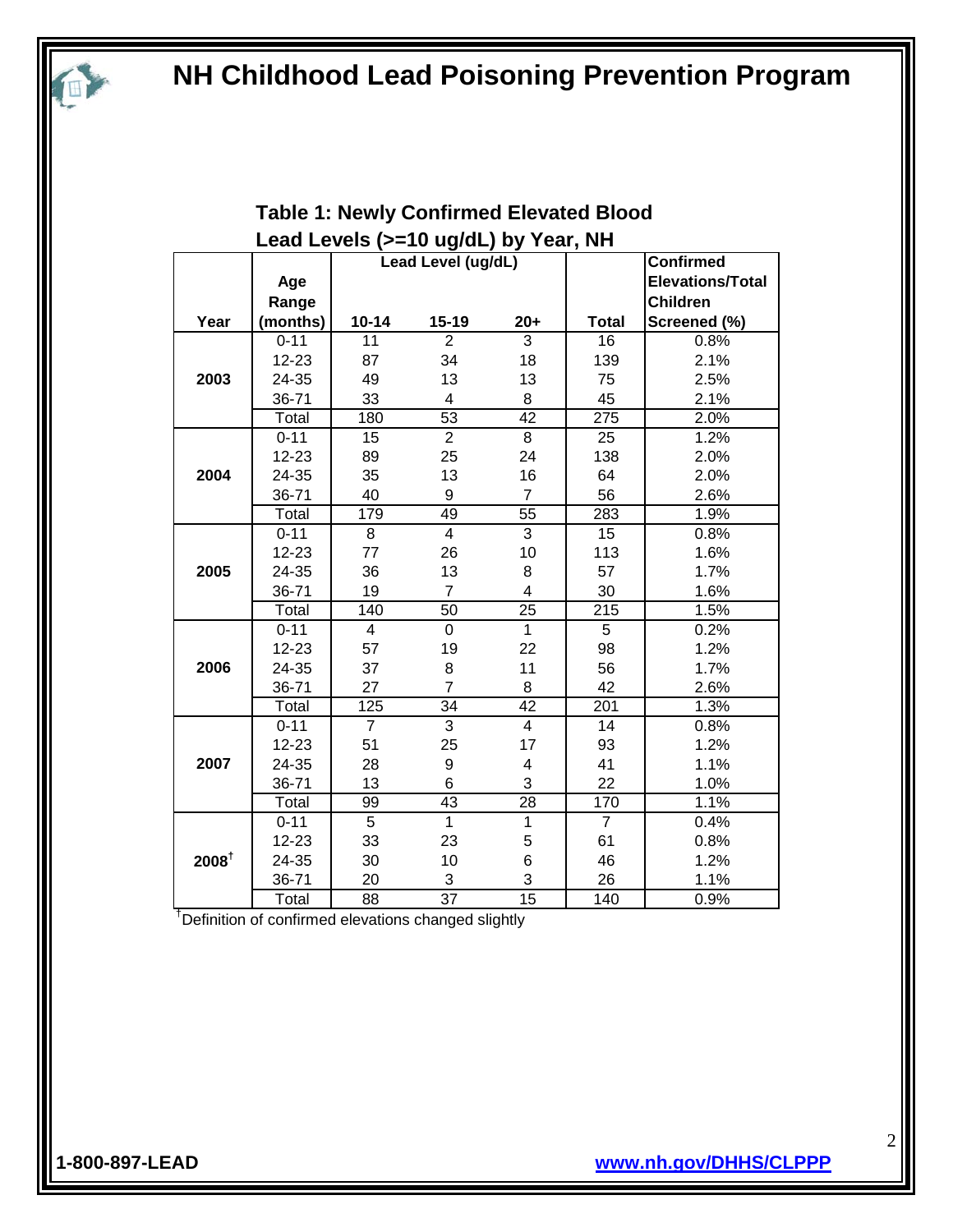Several factors influence the rate of lead poisoning in a community: the percentage of pre-1950 housing stock; the fraction of the population that is under the age of six; the fraction under the age of six living in

poverty; the percentage of children under the age of six enrolled in Medicaid or other federal assistance programs; and special populations living in the communities all affect the rate. In 2008, the communities of Berlin, Claremont/Newport, Franklin, Laconia, Manchester, Nashua and Rochester were identified as higher risk due to the increased prevalence of risk factors in these areas.

Table 2 lists the percentage of children screened, by age and high-risk community, compared to all other towns, over the past three years and gives an indication of how screening practices have changed. Only data for children less than six years old are presented. In 2008, 1.9 % of all children screened in Manchester aged 0-71 months had an elevated BLL. In Laconia, 4.2 % of all children screened aged 0-71 months had an elevated BLL. In comparison, the statewide elevation rate for children aged 0-71 months was 0.9 %.

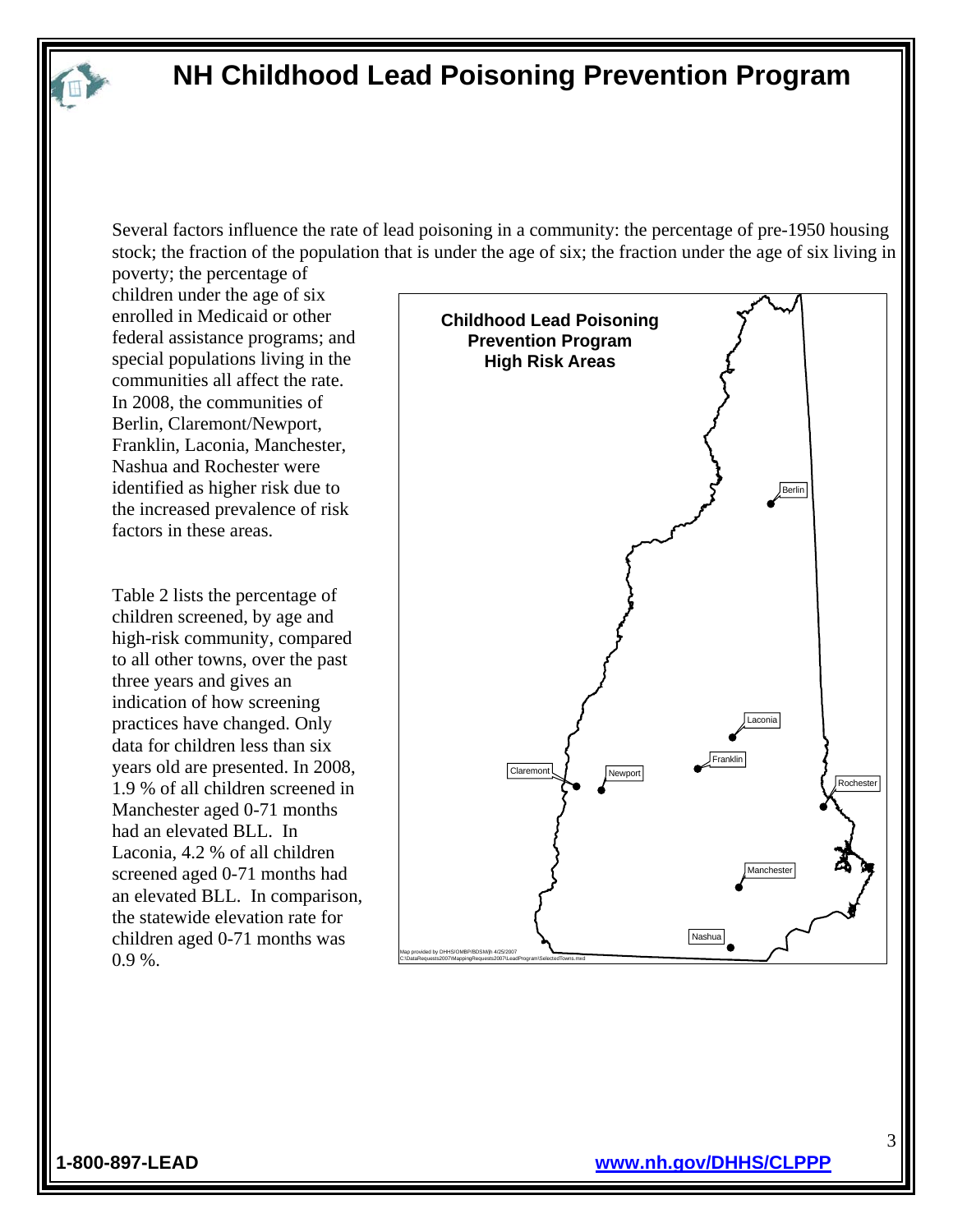

Table 2: 2006-2008 Blood Lead Screens, NH

|                 |                                                          |                                         |                       | 2006 Screens                                             |                                                                                   | 2007 Screens                    |                                                           | 2008 Screens <sup>6</sup>                                  |                                   |
|-----------------|----------------------------------------------------------|-----------------------------------------|-----------------------|----------------------------------------------------------|-----------------------------------------------------------------------------------|---------------------------------|-----------------------------------------------------------|------------------------------------------------------------|-----------------------------------|
| Town            | Family<br>Income<br>$\leq$ 200%<br>$FPL(%)$ <sup>1</sup> | Pre-1950<br>Housing<br>(%) <sup>2</sup> | Age Group<br>(months) | Estimated %<br>of<br>Population<br>Screened <sup>3</sup> | Confirmed<br>Elevations/<br>Total<br>Children<br>Screened <sup>4,5</sup> Screened | Estimated %<br>of<br>Population | Confirmed<br>Elevations/<br>Total<br>Children<br>Screened | Estimated % Elevations/<br>of Population Total<br>Screened | Confirmed<br>Children<br>Screened |
|                 |                                                          |                                         | $12 - 23$             | 94.8%                                                    |                                                                                   | 72.2%                           |                                                           | 86.1%                                                      |                                   |
|                 |                                                          |                                         | 24-35                 | 68.6%                                                    |                                                                                   | 64.7%                           |                                                           | 72.5%                                                      |                                   |
| <b>Berlin</b>   | 33.2%                                                    | 69.0%                                   | $0 - 71$              |                                                          | 2.5%                                                                              |                                 | 0.5%                                                      |                                                            | 2.3%                              |
|                 |                                                          |                                         | $12 - 23$             | 83.7%                                                    |                                                                                   | 65.2%                           |                                                           | 72.3%                                                      |                                   |
|                 |                                                          |                                         | 24-35                 | 48.4%                                                    |                                                                                   | 51.6%                           |                                                           | 43.2%                                                      |                                   |
| Claremont       | 27.9%                                                    | 49.7%                                   | $0 - 71$              |                                                          | 2.8%                                                                              |                                 | 1.6%                                                      |                                                            | 2.4%                              |
|                 |                                                          |                                         | $12 - 23$             | 94.4%                                                    |                                                                                   | 87.3%                           |                                                           | 70.4%                                                      |                                   |
|                 |                                                          |                                         | 24-35                 | 50.0%                                                    |                                                                                   | 40.9%                           |                                                           | 48.9%                                                      |                                   |
| Newport         | 31.8%                                                    | 41.6%                                   | $0 - 71$              |                                                          | 3.8%                                                                              |                                 | 1.7%                                                      |                                                            | 0.8%                              |
|                 |                                                          |                                         | $12 - 23$             | 40.3%                                                    |                                                                                   | 55.0%                           |                                                           | 53.5%                                                      |                                   |
|                 |                                                          |                                         | 24-35                 | 18.0%                                                    |                                                                                   | 23.4%                           |                                                           | 24.2%                                                      |                                   |
| Franklin        | 35.6%                                                    | 50.9%                                   | $0 - 71$              |                                                          | 7.4%                                                                              |                                 | 2.9%                                                      |                                                            | 3.9%                              |
|                 |                                                          |                                         | $12 - 23$             | 42.7%                                                    |                                                                                   | 62.9%                           |                                                           | 65.2%                                                      |                                   |
|                 |                                                          |                                         | 24-35                 | 11.1%                                                    |                                                                                   | 18.1%                           |                                                           | 25.7%                                                      |                                   |
| Laconia         | 27.8%                                                    | 44.8%                                   | $0 - 71$              |                                                          | 2.5%                                                                              |                                 | 1.1%                                                      |                                                            | 4.2%                              |
|                 |                                                          |                                         | $12 - 23$             | 77.5%                                                    |                                                                                   | 75.1%                           |                                                           | 73.6%                                                      |                                   |
|                 |                                                          |                                         | 24-35                 | 38.6%                                                    |                                                                                   | 52.1%                           |                                                           | 45.9%                                                      |                                   |
| Manchester      | 25.9%                                                    | 43.8%                                   | $0 - 71$              |                                                          | 2.7%                                                                              |                                 | 2.0%                                                      |                                                            | 1.9%                              |
|                 |                                                          |                                         | $12 - 23$             | 43.6%                                                    |                                                                                   | 47.5%                           |                                                           | 52.1%                                                      |                                   |
|                 |                                                          |                                         | 24-35                 | 18.3%                                                    |                                                                                   | 20.9%                           |                                                           | 29.7%                                                      |                                   |
| Nashua          | 18.8%                                                    | 25.8%                                   | $0 - 71$              |                                                          | 0.9%                                                                              |                                 | 0.9%                                                      |                                                            | 0.4%                              |
|                 |                                                          |                                         | $12 - 23$             | 56.2%                                                    |                                                                                   | 59.9%                           |                                                           | 61.5%                                                      |                                   |
|                 |                                                          |                                         | 24-35                 | 39.6%                                                    |                                                                                   | 38.0%                           |                                                           | 44.2%                                                      |                                   |
| Rochester       | 24.1%                                                    | 31.5%                                   | $0 - 71$              |                                                          | 1.4%                                                                              |                                 | 1.8%                                                      |                                                            | 1.2%                              |
|                 |                                                          |                                         | $12 - 23$             | 50.4%                                                    |                                                                                   | 48.6%                           |                                                           | 47.7%                                                      |                                   |
| All Other       |                                                          |                                         | 24-35                 | 19.2%                                                    |                                                                                   | 21.3%                           |                                                           | 21.3%                                                      |                                   |
| Towns           | 17.6%                                                    | 26.1%                                   | $0 - 71$              |                                                          | 0.9%                                                                              |                                 | 0.8%                                                      |                                                            | 0.5%                              |
|                 |                                                          |                                         | $12 - 23$             | 53.5%                                                    |                                                                                   | 52.2%                           |                                                           | 52.0%                                                      |                                   |
|                 |                                                          |                                         | 24-35                 | 22.3%                                                    |                                                                                   | 25.4%                           |                                                           | 25.7%                                                      |                                   |
| <b>NH Total</b> | 19.0%                                                    | 28.8%                                   | $0 - 71$              |                                                          | 1.3%                                                                              |                                 | 1.1%                                                      |                                                            | 0.9%                              |

<sup>1</sup> Federal poverty level =\$13,290 for 3 person household, source:US Census 2000

 $2$  US Census, 2000

**3 SCREENS** = any test in this calendar year where the child has never had a confirmed elevation, only includes one test per child for time frame

**4 CONFIRMED ELEVATIONS** = children confirmed as elevated (one venous >=10) for the first time

<sup>5</sup>Rates may be unstable due to small numbers

 $6$ Methodology and definition changed slightly in 2008, however, still comparable to previous years

l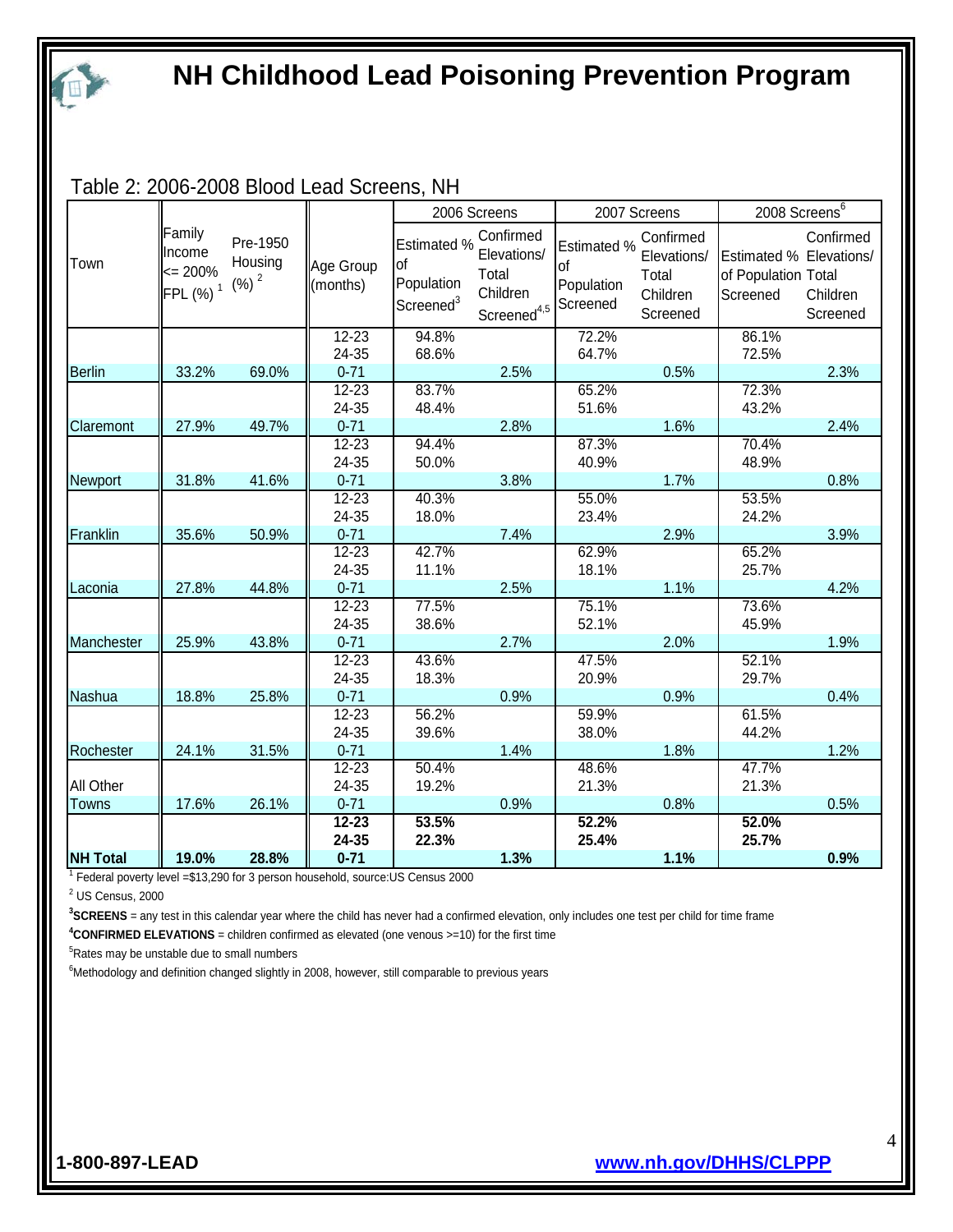



In order to reach the goal of elimination, New Hampshire is focusing on these high-risk areas through community involvement, primary prevention strategies and targeted screening.

The 2008 screening data shows that many of the higher risk communities have screening rates among children age 12-23 months that are higher, at  $54 - 86$ %, than the statewide screening rate of 52 %. These data indicate that targeted screening recommendations are being implemented in some of these communities. NH CLPPP recommends testing all 1 and 2 year-olds in high-risk communities. A community where the percentage of housing built before 1950 is greater than or equal to 27% is designated as high-risk. In low-risk communities, NH CLPPP recommends testing 1 and 2 year-olds based on individual risk.

#### **Environmental Data**

NH CLPPP nurse case managers make environmental referrals for further investigation on cases where children have an elevated BLL greater than or equal to 10 micrograms per deciliter of blood (mcg/dL). Prior to the changes to New Hampshire's Lead Law (RSA 130A), effective on January 2, 2008, referrals were made on cases where children had an elevated BLL greater than or equal to 20 mcg/dL or a persistent BLL of 15 - 19 mcg/dL. Based on the context of a particular case, more than one referral can be made for a child. Also, if there is already an ongoing environmental investigation at a particular property and a child is newly identified with an elevated BLL there, no additional referral is made. In 2007, nurse case managers made 36 referrals. In 2008, nurse case managers made 150 referrals.



The changes to RSA 130-A, that became effective January 2, 2008, included a primary prevention approach that requires that all units in a building be inspected for lead exposure hazards once a hazard has been identified in the unit occupied by the child with an elevated BLL. Table 3 illustrates the number of investigations performed by CLPPP environmentalists in 2007 and 2008. In 2008, the table provides the data for both the units occupied by children with elevated BLLs (primary) and the subsidiary units.